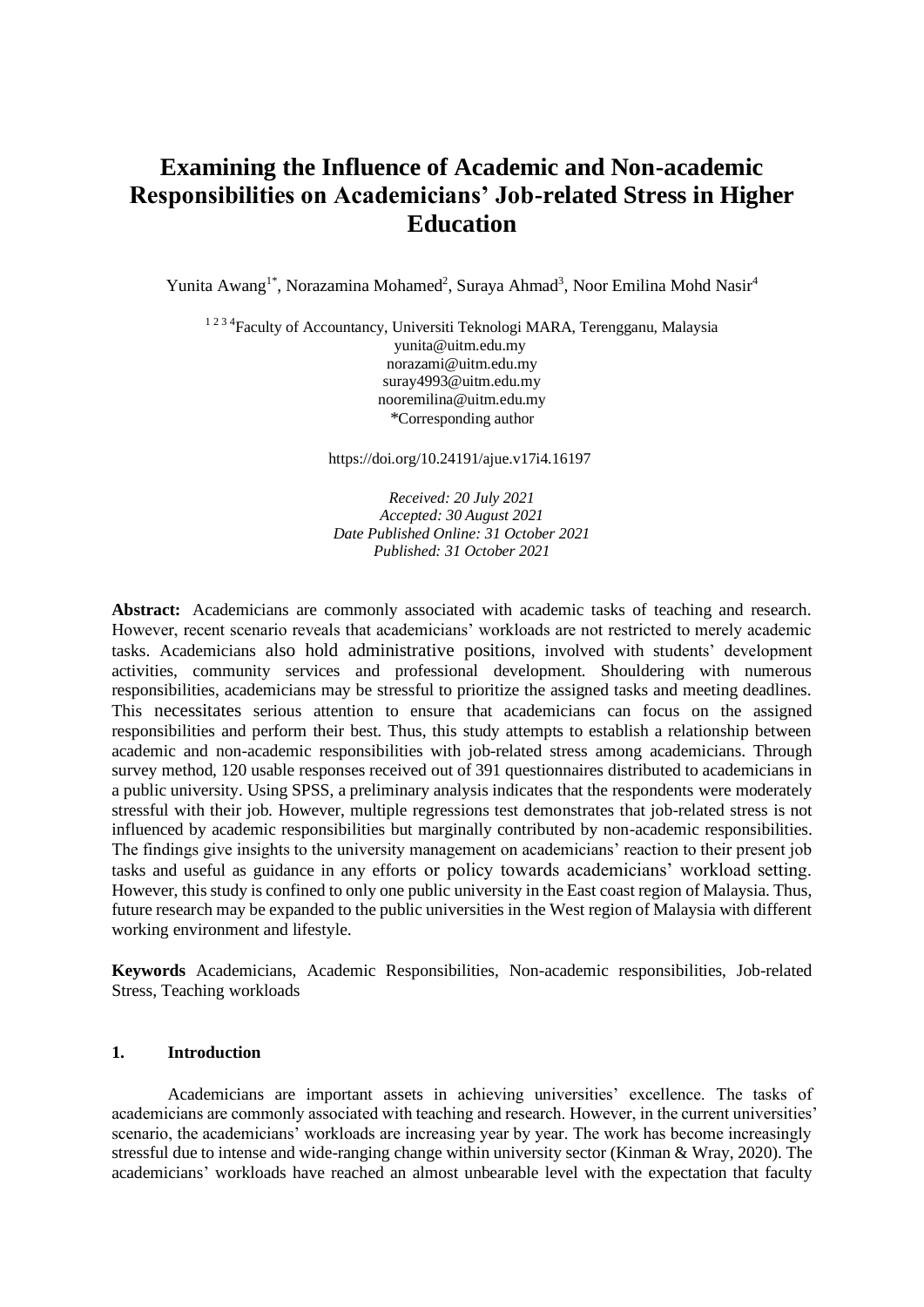members in most institutions to carry out teaching, research, and community service [\(Whitman et al.,](https://docs.google.com/document/d/1vxRhjhkXdq9T6-dbTw-obYft9j0YoC92/edit#heading=h.2lwamvv)  [1999\)](https://docs.google.com/document/d/1vxRhjhkXdq9T6-dbTw-obYft9j0YoC92/edit#heading=h.2lwamvv). Much of the increased workload has come in the form of administrative demands to document and justify all of teaching, research and publication activities, filling in forms and undergoing evaluations [\(Tight, 2010\)](https://docs.google.com/document/d/1vxRhjhkXdq9T6-dbTw-obYft9j0YoC92/edit#heading=h.1mrcu09). Additionally, academicians or sometimes refer as academic staff or lecturers at a university are with multiple roles namely as a teacher, clinician, researcher, student supervisor and even administrator [\(Shaiful et al., 2017\)](https://docs.google.com/document/d/1vxRhjhkXdq9T6-dbTw-obYft9j0YoC92/edit#heading=h.3tbugp1).

The increasing workload is also geared to serve the higher education stakeholders such as students, parents, employers, education managers, government, administrators and academic assessors, who are expecting utmost performance from academicians especially in the aspect of current technology usage and knowledge dissemination. Furthermore, the demands for changing of internal and external working environment as initiated by the university management lead to increasing academicians' workloads and fears concerning job security or stability. This causes an "unmatched" between job demand and job control, hence difficulties among the academicians to cope with the job stressors [\(Shaiful et al., 2017\)](https://docs.google.com/document/d/1vxRhjhkXdq9T6-dbTw-obYft9j0YoC92/edit#heading=h.3tbugp1).

The issues of overwork due to numerous responsibilities among academicians need to get serious attention as the attempts to fulfil many responsibilities and imbalance allocation of reward may create tension and dissatisfaction among academicians. Past research has concluded on the relationship between academicians' tasks and stress. These tasks mostly concentrated on work overload requiring lots of time to be performed, which lead to "unbalanced nature", and ultimately resulted in the jobrelated stress [\(Barkhuizen & Rothmann, 2008;](https://docs.google.com/document/d/1vxRhjhkXdq9T6-dbTw-obYft9j0YoC92/edit#heading=h.35nkun2) [Forgasz & Leder, 2006;](https://docs.google.com/document/d/1vxRhjhkXdq9T6-dbTw-obYft9j0YoC92/edit#heading=h.1y810tw) Jamali, Roziah, Zoharah, Siti, Zeinab & Seyedali, 2021; [Salmi et al., 2019;](https://docs.google.com/document/d/1vxRhjhkXdq9T6-dbTw-obYft9j0YoC92/edit#heading=h.3fwokq0) [Salwa & Fatma, 2017;](https://docs.google.com/document/d/1vxRhjhkXdq9T6-dbTw-obYft9j0YoC92/edit#heading=h.1v1yuxt) [Timms et al., 2007;](https://docs.google.com/document/d/1vxRhjhkXdq9T6-dbTw-obYft9j0YoC92/edit#heading=h.46r0co2) [Zuraida & Nur](https://docs.google.com/document/d/1vxRhjhkXdq9T6-dbTw-obYft9j0YoC92/edit#heading=h.3l18frh)  [Farahiyah, 2015\)](https://docs.google.com/document/d/1vxRhjhkXdq9T6-dbTw-obYft9j0YoC92/edit#heading=h.3l18frh). A misfit between job rewards and individual and/or organizational needs will lead to stress on the individuals [\(Doyle & Hind, 1998\)](https://docs.google.com/document/d/1vxRhjhkXdq9T6-dbTw-obYft9j0YoC92/edit#heading=h.2jxsxqh). Furthermore, a mismatch between effort and reward leading to the employees' emotional distress, is associated with job dissatisfaction and high turnover intentions [\(Siti Aisyah et al., 2012\)](https://docs.google.com/document/d/1vxRhjhkXdq9T6-dbTw-obYft9j0YoC92/edit#heading=h.28h4qwu). Many academicians did not think that they had enough time to do research while one-third of all university staff felt that their job was having a negative impact on their health [\(Parr, 2015\)](https://docs.google.com/document/d/1vxRhjhkXdq9T6-dbTw-obYft9j0YoC92/edit#heading=h.1hmsyys). Subsequently, the university academic staff faced plenty of stress and affected their satisfaction as well as physical or mental health [\(Ahsan et al., 2009\)](https://docs.google.com/document/d/1vxRhjhkXdq9T6-dbTw-obYft9j0YoC92/edit#heading=h.3rdcrjn).

As academic institutions are knowledge-intensive, its superior performance relies primarily on the commitment and engagement of their academic staff. Their low levels of engagement may affect quality of teaching and research [\(Aboramadan et al., 2020\)](https://docs.google.com/document/d/1vxRhjhkXdq9T6-dbTw-obYft9j0YoC92/edit#heading=h.2s8eyo1). Thus, the management must be proactive in safeguarding the academic staff from experiencing high levels of stress and excessive workload in order to allow the staff to have a balanced work life and at the same time, the organizational performance can be achieved [\(Barkhuizen & Rothmann, 2008](https://docs.google.com/document/d/1vxRhjhkXdq9T6-dbTw-obYft9j0YoC92/edit#heading=h.35nkun2); Jamali et al., 2021). As complex institutions with limited resources, retaining highly committed and engaged staff should become a priority within academic institutions [\(Aboramadan et al., 2020\)](https://docs.google.com/document/d/1vxRhjhkXdq9T6-dbTw-obYft9j0YoC92/edit#heading=h.2s8eyo1).

In light of the above motivations, the current study aims to examine the relationship between academician involvement in academic and non-academic responsibilities with their job-related stress. The unique contribution of this study is to assist the university management in exploring academicians' reaction to their present job demands (academic and non-academic responsibilities) and to offer empirical evidence on the effect of academic and non-academic responsibilities towards academicians' job-related stress. Thus, the university management can acknowledge the presence of job-related stress in any efforts or policy to improve efficiency of academicians.

The remainder of this paper structure is as follows. The subsequent section provides a review of relevant literature. The following section offers a brief description of the theoretical framework and proposes hypotheses of the study. Then, the next two sections provide a description of the research methodology used and results of the study. The final section offers discussion of the main findings, implications, limitations of the study and suggestions for future research.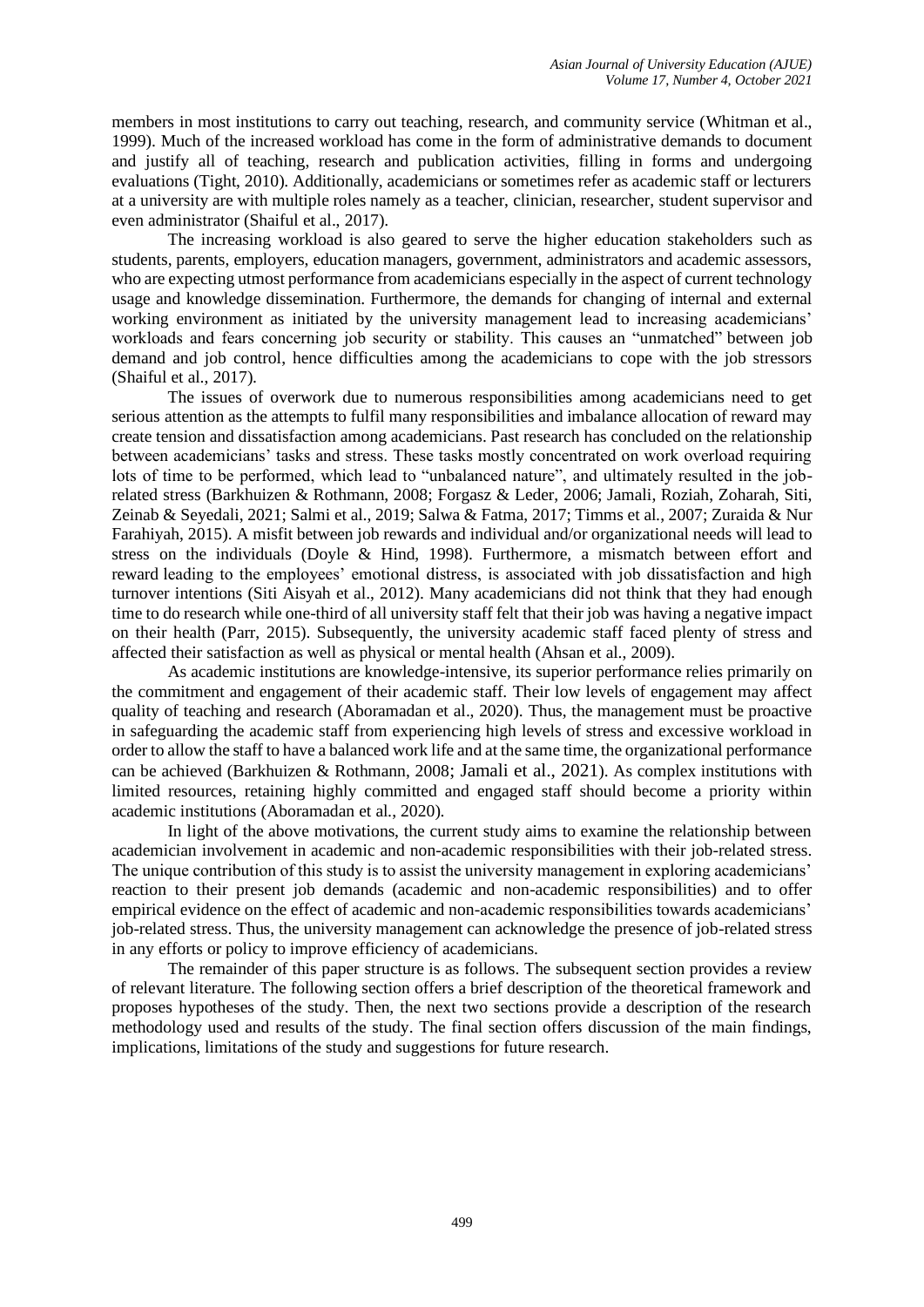## **2. Literature Review and Hypotheses Development**

#### **2.1 Academic and non-Academic Responsibilities of Academicians**

Academic staff is primarily responsible for the academic activities of the institutions such as research and teaching [\(Fatma, 2003\)](https://docs.google.com/document/d/1vxRhjhkXdq9T6-dbTw-obYft9j0YoC92/edit#heading=h.3j2qqm3). The primary functions of teaching and research determine high satisfaction with the facilities which exist to enable them to carry out their tasks satisfactorily [\(Tietjen](https://docs.google.com/document/d/1vxRhjhkXdq9T6-dbTw-obYft9j0YoC92/edit#heading=h.37m2jsg)  [& Myers, 1998\)](https://docs.google.com/document/d/1vxRhjhkXdq9T6-dbTw-obYft9j0YoC92/edit#heading=h.37m2jsg).

However, in the current universities' scenario, the academicians' workloads are increasing to encompass not only teaching and research but also fulfilling administrative demands. This study discusses on the academicians' workloads in the perspective of academic and non-academic responsibilities. These academic and non-academic responsibilities are to fulfil the physical and mental demands of variety university stakeholders [\(Russell, 2000 cited in Masuku & Muchemwa, 2015\)](https://docs.google.com/document/d/1vxRhjhkXdq9T6-dbTw-obYft9j0YoC92/edit#heading=h.2p2csry). Additionally, due to tremendous increase in the number of universities in Malaysia, the managements are facing competitive pressure from other universities, which prompt for the needs of academic staff involvement in the setting up of new goals to compete with other universities. The categorisation of universities in Malaysia into research, comprehensive and focused universities [\(Rozita et al., 2012\)](https://docs.google.com/document/d/1vxRhjhkXdq9T6-dbTw-obYft9j0YoC92/edit#heading=h.vx1227) also gives impacts on the expectations of the academicians' tasks and performance at the respective universities. In this study, the academic responsibilities consist of academic workload, students' supervision, research/writing/publication, and consultation/expertise. Meanwhile, the non-academic responsibilities include administrative post, appointment in internal and external committees, involvement as external expertise, involvement in community services and involvement in professional development.

In line with the current workloads demand at the universities, the responsibilities of academicians at a public university are no longer confined to teaching tasks only, but also extended to the involvement with the students' development activities, administration, International Organization for Standardization (ISO) activities, and research and writing [\(Rohana et al., 2010\)](https://docs.google.com/document/d/1vxRhjhkXdq9T6-dbTw-obYft9j0YoC92/edit#heading=h.2grqrue). Criticisms were also made on the unfair allocation of workloads among academicians, with some academicians need to perform many academic and non-academic responsibilities, while some other academicians focus on academic responsibilities mainly teaching. At present, the expectations in most universities that academicians are to undertake teaching, research and administrative duties within specific subject area. Equally, they are also to participate in the decision-making at the management level, apart from enhancing learning environment through scholarly activities such as research. Academicians in Malaysia are expected to publish in journals, secure research grants, teach local and international students at undergraduate to postgraduate level, participate in research, and form the partnership between university and industry [\(Ahmad Zamri et al., 2011\)](https://docs.google.com/document/d/1vxRhjhkXdq9T6-dbTw-obYft9j0YoC92/edit#heading=h.17dp8vu). The academicians today are with multi tasks not only to teach but also to conduct research, produce publications, provide consultation and perform administrative duties [\(Shah et al., 2018\)](https://docs.google.com/document/d/1vxRhjhkXdq9T6-dbTw-obYft9j0YoC92/edit#heading=h.19c6y18).

Inevitably, the academicians are loaded with not only academic responsibilities but also nonacademic responsibilities including administrative posts and committee responsibilities to deliver to the management. Performing administrative duties, which often resulted in overwhelming amount of committee and administrative duties, can be time consuming and done at the expense of the instruction of students [\(Whitman et al., 1999\)](https://docs.google.com/document/d/1vxRhjhkXdq9T6-dbTw-obYft9j0YoC92/edit#heading=h.2lwamvv). If the administration and management is accepted as part of the university lecturer's core functions, the situation would become more complex [\(Tietjen & Myers, 1998\)](https://docs.google.com/document/d/1vxRhjhkXdq9T6-dbTw-obYft9j0YoC92/edit#heading=h.37m2jsg). This is coupled with the responsibility of academicians to realize performance accountability on the core components (learning process), essential components (curriculum/faculty/learning facilities/funding/research) and supporting components (management and leadership) that meet the stakeholders' expectation [\(Hanif, 2015\)](https://docs.google.com/document/d/1vxRhjhkXdq9T6-dbTw-obYft9j0YoC92/edit#heading=h.2bn6wsx). The performance accountability is closely related to career development criteria. The career development that measure performance of academicians also act as predictor for job stress among the academicians [\(Ahsan et al., 2009;](https://docs.google.com/document/d/1vxRhjhkXdq9T6-dbTw-obYft9j0YoC92/edit#heading=h.3rdcrjn) [Arma & Noor Hassim, 2016;](https://docs.google.com/document/d/1vxRhjhkXdq9T6-dbTw-obYft9j0YoC92/edit#heading=h.lnxbz9) Jamali et al., 2021).

With the long list of possible tasks demanded from the academicians, they are exposed to stressful situations due to insufficient time in completing the tasks. They are facing the dilemma to balance between their academic and non-academic responsibilities, which may lead to poor health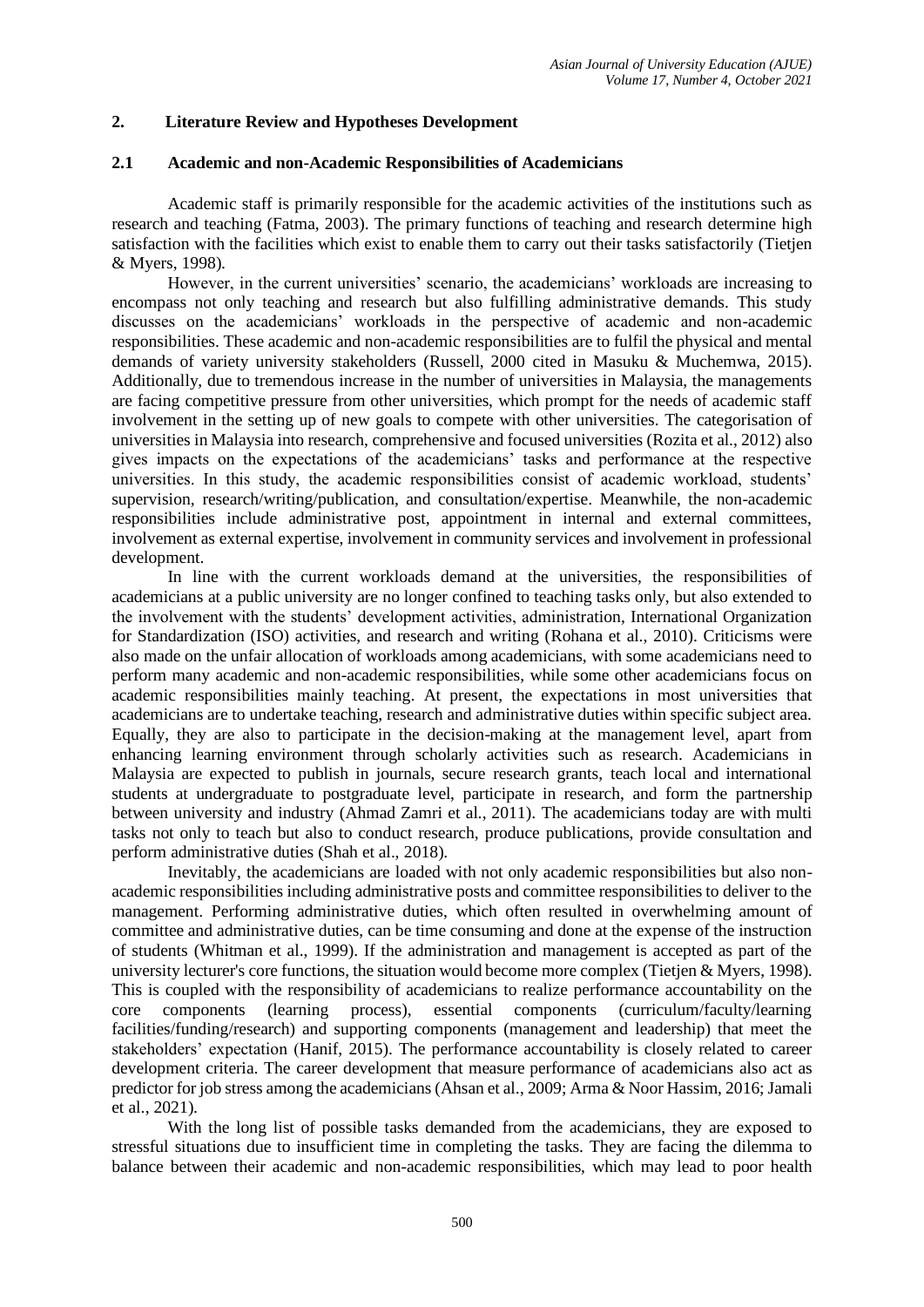(mentally and physically), injuries, lack of concentration that leads to academic mistakes, absenteeism from work, unhappy workplace, dissatisfaction which all bring to discredit to the academic profession and the institution. Work-related stress can lead to significant economic implications namely employee dissatisfaction, lowered productivity and lowered emotional and physical health of the employees [\(Dua,](https://docs.google.com/document/d/1vxRhjhkXdq9T6-dbTw-obYft9j0YoC92/edit#heading=h.z337ya)  [1994\)](https://docs.google.com/document/d/1vxRhjhkXdq9T6-dbTw-obYft9j0YoC92/edit#heading=h.z337ya). Thus, in meeting the needs of today's challenges, the educators must work with balanced or stable emotions [\(Shah et al., 2018\)](https://docs.google.com/document/d/1vxRhjhkXdq9T6-dbTw-obYft9j0YoC92/edit#heading=h.19c6y18).

## **2.2 Job-Related Stress**

Stress refers to "a process in which environmental events or forces threaten the well-being of an individual in the society" [\(Ofoegbu & Nwadiani, 2006: 66\)](https://docs.google.com/document/d/1vxRhjhkXdq9T6-dbTw-obYft9j0YoC92/edit#heading=h.ihv636). Stress arises when the individuals' needs misfit their capacity and the conditions surrounding them [\(Smith & Bourke, 1992\)](https://docs.google.com/document/d/1vxRhjhkXdq9T6-dbTw-obYft9j0YoC92/edit#heading=h.nmf14n). Specifically, occupational stress is commonly defined as the harmful physical and emotional responses that occur when the demands of the job exceed the capabilities, needs or resources of the worker [\(Mohajan, 2012\)](https://docs.google.com/document/d/1vxRhjhkXdq9T6-dbTw-obYft9j0YoC92/edit#heading=h.147n2zr). It can therefore be viewed as the strain or mental ill health associated with the nature of one's job.

In any profession with no exception to the academicians, occupational stress will emerge if no early precautions are made. Academicians are ranked as one of the top six of the most stressful jobs together with the police, ambulance drivers, call operators, correctional officers and social service officers [\(Johnson et al., 2005\)](https://docs.google.com/document/d/1vxRhjhkXdq9T6-dbTw-obYft9j0YoC92/edit#heading=h.1pxezwc). A higher tendency for anxiety among staff in academic institutions is found to be related with the perception of high workplace responsibility (Jamali et al., 2021; [Salmi et](https://docs.google.com/document/d/1vxRhjhkXdq9T6-dbTw-obYft9j0YoC92/edit#heading=h.3fwokq0)  [al., 2019\)](https://docs.google.com/document/d/1vxRhjhkXdq9T6-dbTw-obYft9j0YoC92/edit#heading=h.3fwokq0). It was found that academics in the UK are at considerable risk of increasing psychological distress namely depression and anxiety, as well as associated symptoms including cognitive disturbance and sleeping difficulties [\(Kinman & Wray, 2020\)](https://docs.google.com/document/d/1vxRhjhkXdq9T6-dbTw-obYft9j0YoC92/edit#heading=h.49x2ik5).

Five identified dimensions of stress in higher education include firstly the inadequate professional rewards, unclear expectation and insufficient professional recognition; secondly, time constraints due to general duties including paperwork, meetings, telephone and visitor interruptions; thirdly, departmental influence with regards to evaluation criteria; fourthly, pressure to keep professional identity at professional meetings and to maintain scholar reputation in securing research grant support; and, lastly, student interaction relating to students' evaluations, instruction and advising [\(Gmelch & Burns, 1994\)](https://docs.google.com/document/d/1vxRhjhkXdq9T6-dbTw-obYft9j0YoC92/edit#heading=h.2xcytpi). Additionally, five types of stressors, which are work-related stressors; work role stressors; pay and work growth stressor; status of job, and work-family conflict were found to be significant to job stress among academic staff of UAE universities [\(Jawabri et al., 2019\)](https://docs.google.com/document/d/1vxRhjhkXdq9T6-dbTw-obYft9j0YoC92/edit#heading=h.3as4poj).

Assessing the academicians' workloads is important as unbearable and excessive workloads may lead to occupational or job-related stress among these academicians. Barkhuizen and Rothmann [\(2008\)](https://docs.google.com/document/d/1vxRhjhkXdq9T6-dbTw-obYft9j0YoC92/edit#heading=h.35nkun2) found that the academicians in South Africa have a high level of stress towards pay and benefits, overload (i.e the time constraint given to them in fulfilling the responsibilities), work relationships and work life balance (i.e. spend more hours during weekends to settle their job, thus takes lots of time that should be spent with their families and friends). A study investigating the interaction between job demands/resources in the academic environment and multiple dimensions of faculty well-being found that stress, mostly through work-family conflict is primarily connected to job demands in the academic environment [\(Mudrak et al., 2018\)](https://docs.google.com/document/d/1vxRhjhkXdq9T6-dbTw-obYft9j0YoC92/edit#heading=h.3o7alnk). Other research reported that most of the academicians who experienced working more than normal working hours due to work overload led to excessive pressures where the job is placed as first priority that resulted in "unbalanced nature" of the workload [\(Forgasz](https://docs.google.com/document/d/1vxRhjhkXdq9T6-dbTw-obYft9j0YoC92/edit#heading=h.1y810tw)  [& Leder, 2006;](https://docs.google.com/document/d/1vxRhjhkXdq9T6-dbTw-obYft9j0YoC92/edit#heading=h.1y810tw) [Timms et al., 2007\)](https://docs.google.com/document/d/1vxRhjhkXdq9T6-dbTw-obYft9j0YoC92/edit#heading=h.46r0co2). In addition, workload is the main factor positively significant related with stress, followed with time pressure, and work interruption [\(Zuraida & Nur Farahiyah, 2015\)](https://docs.google.com/document/d/1vxRhjhkXdq9T6-dbTw-obYft9j0YoC92/edit#heading=h.3l18frh). Similarly, high job stressors are found to be related to work overload, with a significant correlation between job stressors and work hours/day, work hours/week [\(Salwa & Fatma, 2017\)](https://docs.google.com/document/d/1vxRhjhkXdq9T6-dbTw-obYft9j0YoC92/edit#heading=h.1v1yuxt).

A study on occupational stress among academicians in a Malaysian research university found that 22.1% of academic staff was stressful due to career development, closely followed by research while teaching was ranked last as it has been a routine activity carried out by an academic staff [\(Arma](https://docs.google.com/document/d/1vxRhjhkXdq9T6-dbTw-obYft9j0YoC92/edit#heading=h.lnxbz9)  [& Noor Hassim, 2016\)](https://docs.google.com/document/d/1vxRhjhkXdq9T6-dbTw-obYft9j0YoC92/edit#heading=h.lnxbz9). Similarly, it was also concluded that research and supervision highly attribute towards stress and burnout among academicians that correlate with career development as research and publications were desired for professional development and promotion in universities [\(Shaiful et al.,](https://docs.google.com/document/d/1vxRhjhkXdq9T6-dbTw-obYft9j0YoC92/edit#heading=h.3tbugp1)  [2017\)](https://docs.google.com/document/d/1vxRhjhkXdq9T6-dbTw-obYft9j0YoC92/edit#heading=h.3tbugp1). In addition, almost every three respondents among Polish researchers suffered from some kind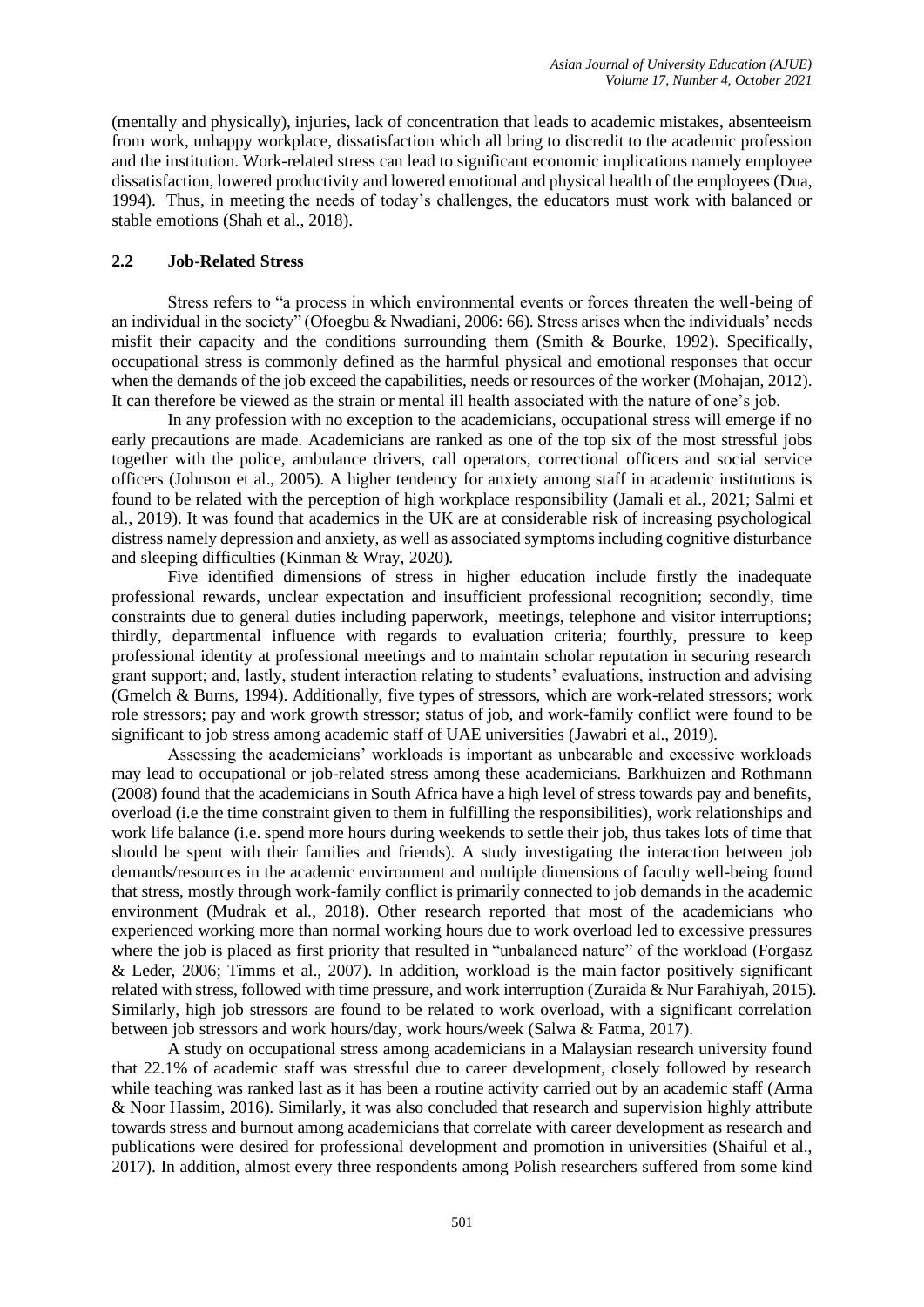of psychological problems including depression, a longer-period depressed mood, addictions and the needs for therapy [\(Wolniak & Szromek, 2020\)](https://docs.google.com/document/d/1vxRhjhkXdq9T6-dbTw-obYft9j0YoC92/edit#heading=h.111kx3o). The negative outcome of stress can be prevented or minimized if the symptoms of burnout are identified as early as possible before it affects the person, institution and other stakeholders.

In short, based on past research described earlier, this study posits the following hypotheses:

**H1:** There is a significant positive relationship between academic responsibility and job-related stress among academicians.

**H2:** There is a significant positive relationship between non-academic responsibility and jobrelated stress among academicians.

#### **3. Research Framework**

This research is guided by a research framework, which is developed based on empirical evidence on the academicians' responsibilities and the common key performance indicators of Malaysian academicians. The research framework as depicted in Figure 1 demonstrates how the research inquiry has been conducted.



**Fig. 1** Research framework

The research framework shows the relationship between academic and non-academic responsibilities, with job related stress. The academic and non-academic responsibilities are the independent variables while job related stress is the dependent variable. In this study, the academic responsibilities consist of academic workload, students' supervision, research/writing/publication, and consultation/expertise. Meanwhile, the non-academic responsibilities include administrative posts, appointment in internal and external committees, involvement as external expertise, involvement in community services and involvement in professional development.

## **4. Research Methodology**

#### **4.1 Research Design**

This study adopted a quantitative approach using survey method, in which self-administered questionnaires employed as the instrumentation in obtaining the primary data. This research conducted on the academicians at a public university in east coast region of Malaysia. The selection of academicians as respondents was done using cluster and systematic sampling. In this sampling technique, the target population is first divided into clusters and a random sample of is drawn. The sample then includes either all the elements or a sample of elements for each selected cluster [\(Sekaran](https://docs.google.com/document/d/1vxRhjhkXdq9T6-dbTw-obYft9j0YoC92/edit#heading=h.2u6wntf)  [& Bougie, 2010\)](https://docs.google.com/document/d/1vxRhjhkXdq9T6-dbTw-obYft9j0YoC92/edit#heading=h.2u6wntf). Based on this sampling technique, the academicians from 10 different faculties were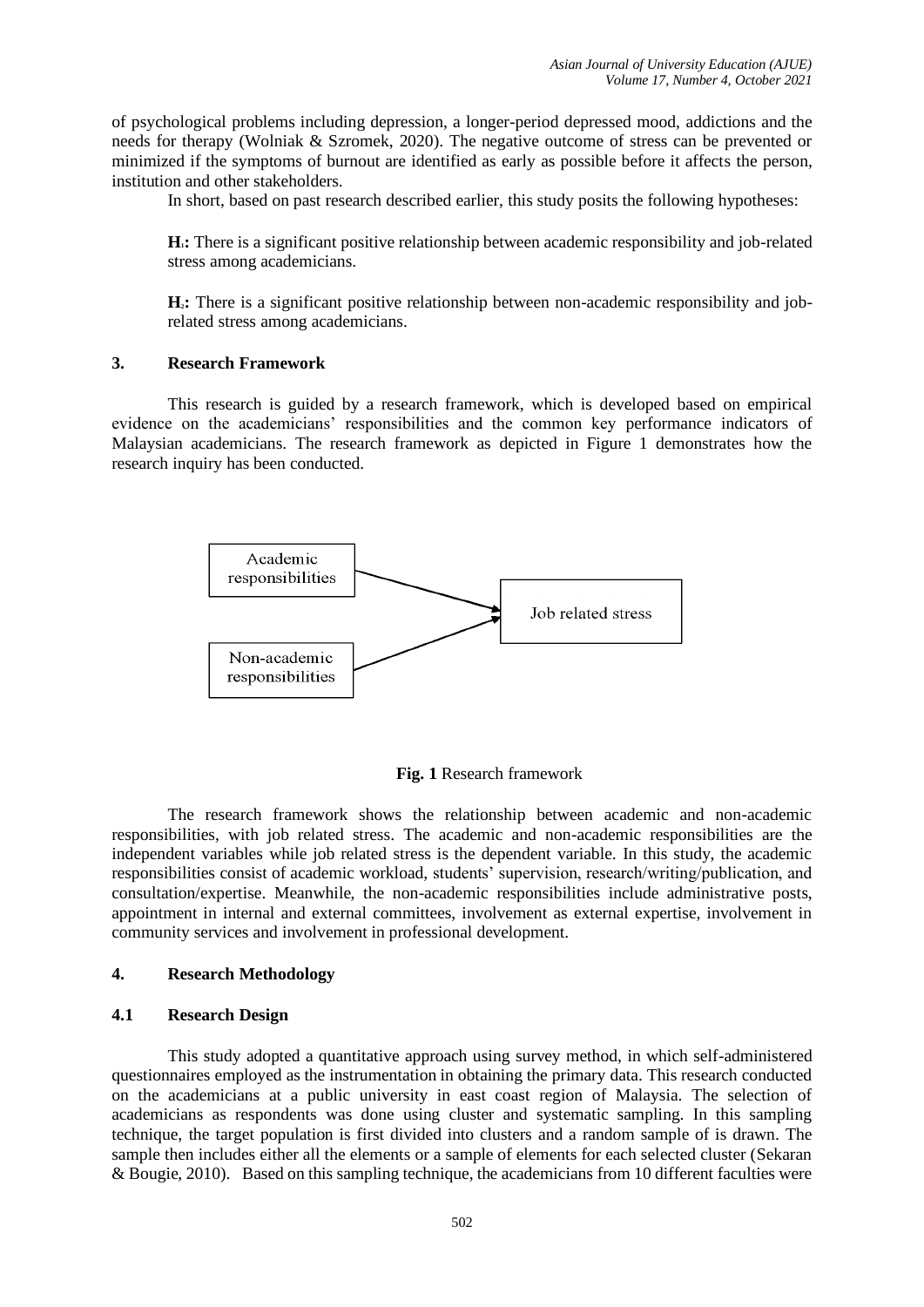involved in this survey. At an initial data collection stage, the researchers provided survey link using Google Form in getting the responses from the target group. The data collection procedure later extended to questionnaire distribution to encourage more responses. There were 391 questionnaire distributed in total.

## **4.2 Research Instrument**

The structured self-administered questionnaire used in this study comprised of four sections. Section A is on the demographic and general job information; Section B is on academic responsibilities (29 items), Section C is on the non-academic responsibilities (16 items) and Section D deals with stress and work pressure (5 items). The respondents rated their opinions according to a 5-point Likert-type scale, where 1 represents "strongly disagree" up to 5 which means "strongly agree". The questionnaire items were adapted from Schulze [\(2006\)](https://docs.google.com/document/d/1vxRhjhkXdq9T6-dbTw-obYft9j0YoC92/edit#heading=h.4f1mdlm), Houston, Meyer and Paewai [\(2006\)](https://docs.google.com/document/d/1vxRhjhkXdq9T6-dbTw-obYft9j0YoC92/edit#heading=h.qsh70q), Chalmers [\(1998\)](https://docs.google.com/document/d/1vxRhjhkXdq9T6-dbTw-obYft9j0YoC92/edit#heading=h.1ksv4uv) and, Rahman and Avan [\(2016\)](https://docs.google.com/document/d/1vxRhjhkXdq9T6-dbTw-obYft9j0YoC92/edit#heading=h.41mghml).

## **4.3 Data Analysis**

A total of 120 (30.7%) usable responses received out of 391 questionnaires distributed. The data analysis has been conducted using Statistical Package for the Social Sciences (IBM SPSS Statistics 24). Statistical tests carried out for descriptive and multiple regressions in respect of the individual objective and hypothesis discussed earlier. The results are discussed in the subsequent section.

## **5. Findings and Discussion**

# **5.1 Respondents' profile**

The respondents comprised of 36.7% male and 62.5% female, from various faculties in a public university in east coast region of Malaysia. The highest respondents were from Faculty of Business and Management (23.3%), followed by Faculty of Computer Science and Mathematics (15.8%) and Faculty of Hotel and Tourism Management (15.0%). The majority of the respondents were married  $(83.3\%)$  and aged between 31 – 40 years (44.2%). Almost half of the respondents (45.8%) were those of senior lecturer (DM52) level followed by the DM45 lecturers (40.8%). In terms of length of service, 49.2% of the respondents were with length of services more than 10 years in the selected public university. Most of the respondents still had traditional focus, which is on teaching and learning, indicated by 75% on the teaching and learning track followed by academic leadership (5.8%), research (1.7%) and 0.8% for experienced practitioners. Based on the demographic information, the respondents of the current study had appropriate job positions and considerable experience as academicians. Hence, their responses deemed reliable for the current study.

## **5.2 Internal reliability of the instrument**

The results of Cronbach's Alpha to test the internal reliability of the instrument as shown in Table 1. The values between 0.829 and 0.985 indicate that all variables under each factor can be highly considered as measuring the same concept and valid for further analysis.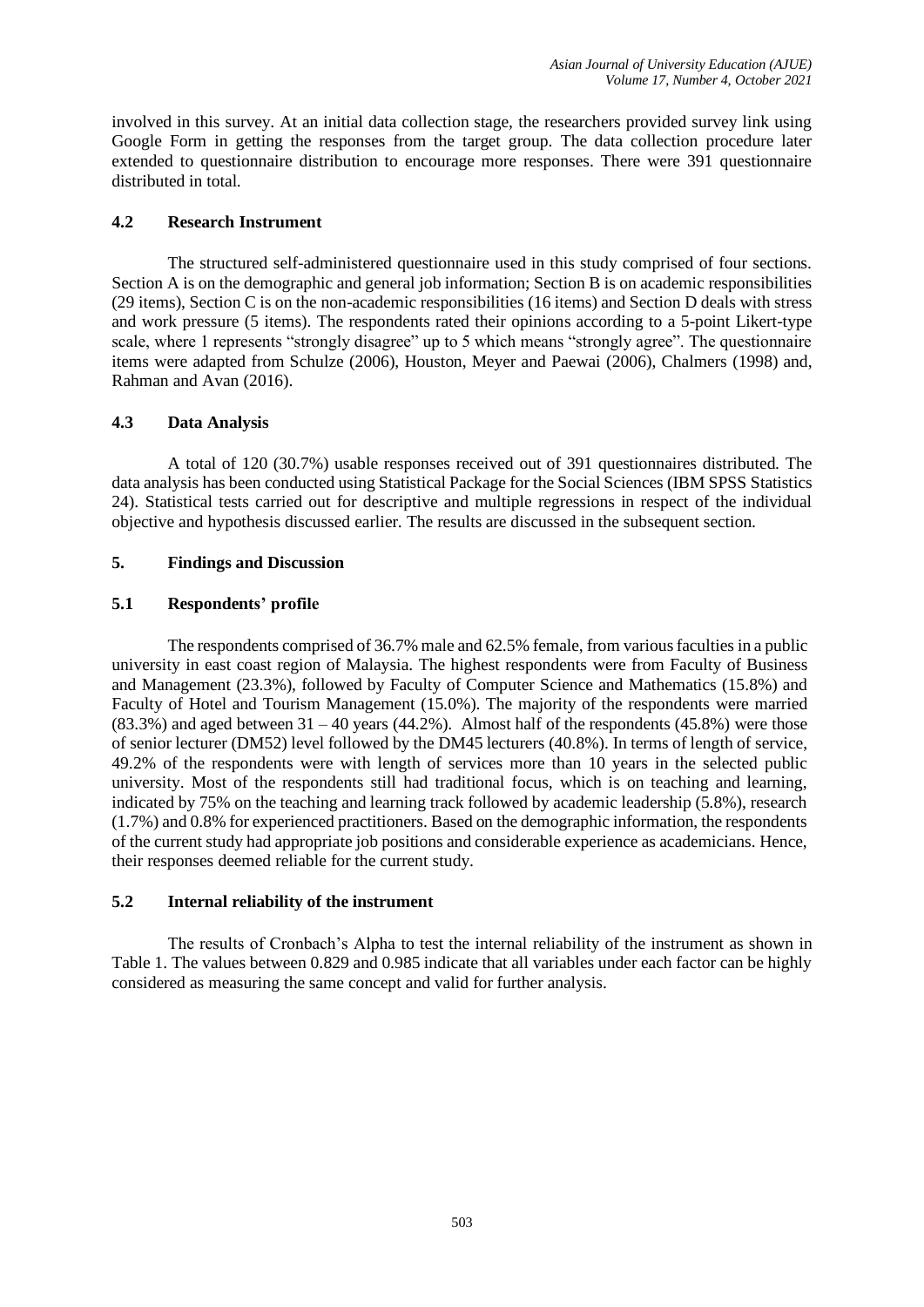| Variable                  | <b>Number</b><br>items                          | of Cronbach's<br>alpha |       |
|---------------------------|-------------------------------------------------|------------------------|-------|
|                           | Academic Workload (AW)                          | 15                     | 0.864 |
|                           | Students supervision (SS)                       | 2                      | 0.910 |
| Academic responsibilities | Research/Writing/Publication (RWP)              |                        | 0.829 |
|                           | Consultation/Expertise (CE)                     |                        | 0.946 |
|                           | Administrators (ADM)                            |                        | 0.985 |
| Non-academic              | and External<br>Committees<br>Internal<br>(IEC) |                        | 0.934 |
| responsibilities          | Involvement in community services<br>(CS)       | $\overline{4}$         | 0.951 |
| Job-related stress        | Stress and Work Pressure (STRESS)               |                        | 0.887 |

#### **Table 1.** Internal reliability

## **5.3 Descriptive statistics**

Table 2 shows the mean scores and standard deviations for all variables. The interpretation of mean scores level is done with reference to the level described by Landell (1997 as cited in [Abdul Halim](https://docs.google.com/document/d/1vxRhjhkXdq9T6-dbTw-obYft9j0YoC92/edit#heading=h.4d34og8)  [et al., 2017; and,;](https://docs.google.com/document/d/1vxRhjhkXdq9T6-dbTw-obYft9j0YoC92/edit#heading=h.4d34og8) [Hairuzila & Muhammad Ridhuan, 2018\)](https://docs.google.com/document/d/1vxRhjhkXdq9T6-dbTw-obYft9j0YoC92/edit#heading=h.3whwml4), as shown in Table 3.

| Table 2. Mean and standard deviation |
|--------------------------------------|
|--------------------------------------|

| <b>Variables</b>                                   | Mean S.D MinMax      |
|----------------------------------------------------|----------------------|
| Academic responsibilities                          | 3.170 .554 1.73 4.23 |
| Non-academic responsibilities 2.424 1.104.00* 4.79 |                      |
| Job-related stress                                 | 3.116 .947 1.00 5.00 |
| $*N$ . $\mathcal{M}$ . $\mathcal{L} \cap \Omega$   |                      |

*\*Note: Min of 0.00 indicates "not relevant"*

**Table 3.** Interpretation of mean score

| <b>Level of perception</b> Mean Score |              |
|---------------------------------------|--------------|
| $_{\text{Low}}$                       | 1.00 to 2.33 |
| Medium                                | 2.34 to 3.67 |
| High                                  | 3.68 to 5.00 |

(Source: Landell, 1997 as cited in Abdul Halim et. al., 2017; and, Hairuzila and Muhammad Ridhuan, 2018)

Based on Table 2 and 3, the mean scores for all variables fall within the medium range. Specifically, the mean scores for academic responsibilities and non- academic responsibilities are 3.170 and 2.424 respectively, indicating that the respondents were of the perception that they had greater academic responsibilities as compared to their non-academic responsibilities. This is consistent with their job nature as academicians. For non- academic responsibilities, the standard deviation value of 1.104 (greater than 1.00) indicates inconsistencies in responses given, which reflects some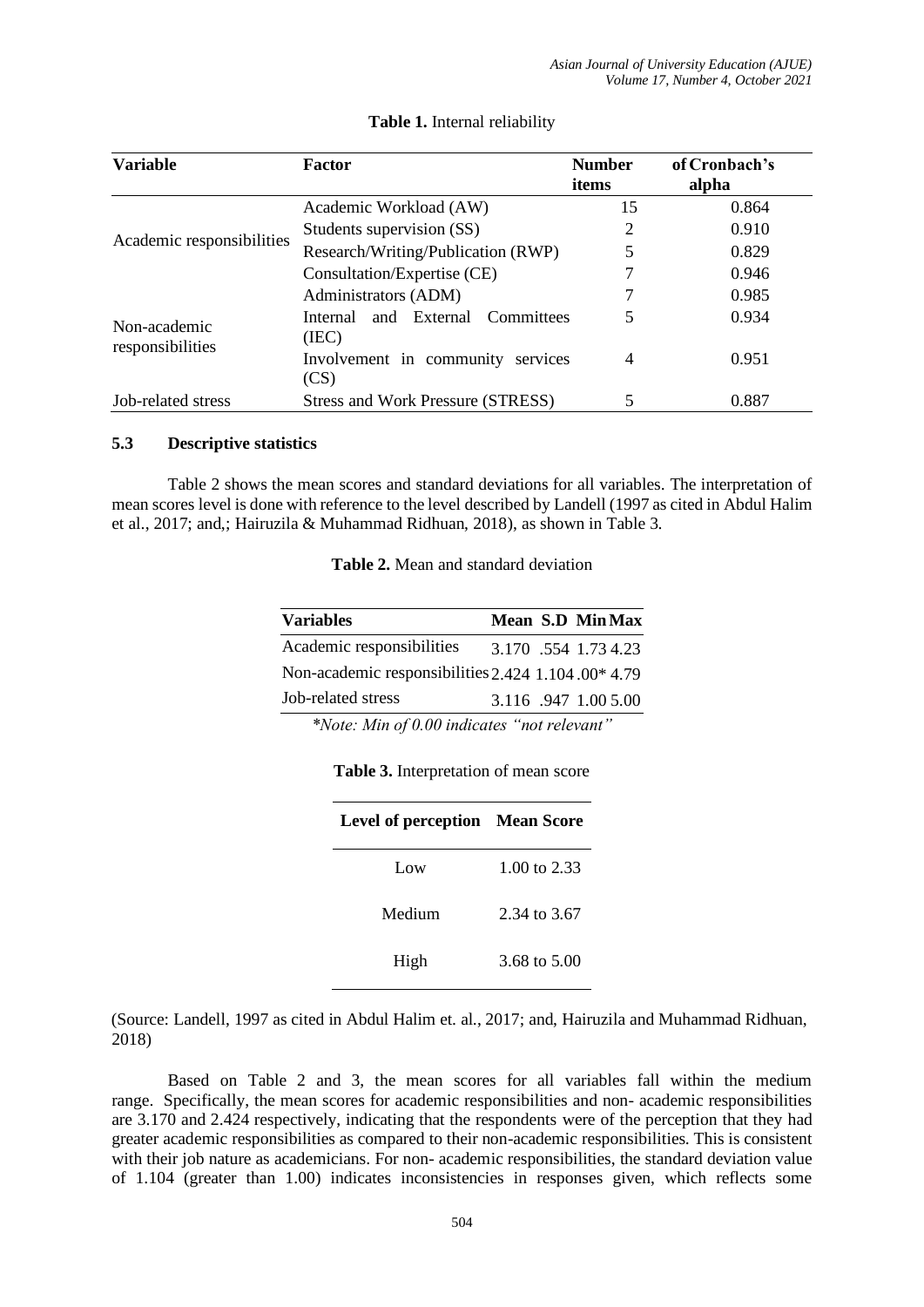respondents who were not involved with non-academic responsibilities as defined in this study. This is supported by the min value of 0.00 indicating "not relevant" response to the questions gauging the nonacademic responsibilities.

Likewise, in terms of job-related stress with the mean score of 3.116, the respondents perceived that they were moderately stressful with their job. However, the factors contributing to their job-related stress requires further analysis.

## **5.4 Multiple regressions**

As the respondents indicated their involvement in academic and non- academic responsibilities and they were moderately stressful with their job, it is therefore important to determine as to which tasks that contributed most to their job-related stress. Regression analysis is suitable in analyzing such relationship, which requires for normality test on the data. In this study, normality is assessed by obtaining skewness and kurtosis values. Skewness evaluates the symmetrical distribution of a variable, while kurtosis measures the peak of the variable's distribution [\(Hair et al., 2014\)](https://docs.google.com/document/d/1vxRhjhkXdq9T6-dbTw-obYft9j0YoC92/edit#heading=h.1ci93xb).

|                                     |         | <b>Skewness</b> |                                           | <b>Kurtosis</b> |
|-------------------------------------|---------|-----------------|-------------------------------------------|-----------------|
| <b>Variables</b>                    |         |                 | Statistic Std. Error Statistic Std. Error |                 |
| Academic responsibilities           | $-.407$ | .221            | - 254                                     | .438            |
| Non-academic responsibilities -.259 |         | .221            | $-356$                                    | .438            |
| Job-related stress                  | - 198   | 22.1            | - 164                                     | .438            |

# **Table 4.** Normality Test

A skewness value of not more than 3 and a kurtosis value of not more than 10 are acceptable in assessing normality [\(Chou & Bentler, 1995 and Kline, 1998 in](https://docs.google.com/document/d/1vxRhjhkXdq9T6-dbTw-obYft9j0YoC92/edit#heading=h.44sinio) Dayana, 2010). The results of normality test as shown in Table 4 indicate that the normality assumption is met.

In addition, multicollinearity assumption is also tested for. The cut-off points for determining the presence of multicollinearity is tolerance value of less than .10, or a VIF value of above 10 [\(Pallant,](https://docs.google.com/document/d/1vxRhjhkXdq9T6-dbTw-obYft9j0YoC92/edit#heading=h.32hioqz)  [2010\)](https://docs.google.com/document/d/1vxRhjhkXdq9T6-dbTw-obYft9j0YoC92/edit#heading=h.32hioqz). Results as depicted in Table 5 indicate no violation of multicollinearity assumption.

|  | Table 5. Collinearity Statistics |  |
|--|----------------------------------|--|
|--|----------------------------------|--|

| Model                              |           | <b>Collinearity Statistics</b> |  |  |  |
|------------------------------------|-----------|--------------------------------|--|--|--|
|                                    | Tolerance | VIF                            |  |  |  |
| (Constant)                         |           |                                |  |  |  |
| Mean AcadRes<br>T.                 | .981      | 1.020                          |  |  |  |
| Mean NonAcadRes                    | .981      | 1.020                          |  |  |  |
| a. Dependent Variable: Mean_STRESS |           |                                |  |  |  |

In testing for the relationship between academic and non- academic responsibilities, with job related stress, multiple regressions test is conducted. The results are shown in Table 6 and 7.

**Table 6.** Summary of Regression Model**<sup>b</sup>**

|  |  |  |  | Model R R Square Adjusted R Square Std. Error of the Estimate |
|--|--|--|--|---------------------------------------------------------------|
|--|--|--|--|---------------------------------------------------------------|

| 1 | ንሰሮ<br>.JUJ<br>٦а | 09 <sup>2</sup> | $\cdot$ | 91006 |
|---|-------------------|-----------------|---------|-------|
|   |                   |                 |         |       |

a. Predictors: (Constant), Mean\_NonAcadRes, Mean\_AcadRes

b. Dependent Variable: Mean\_STRESS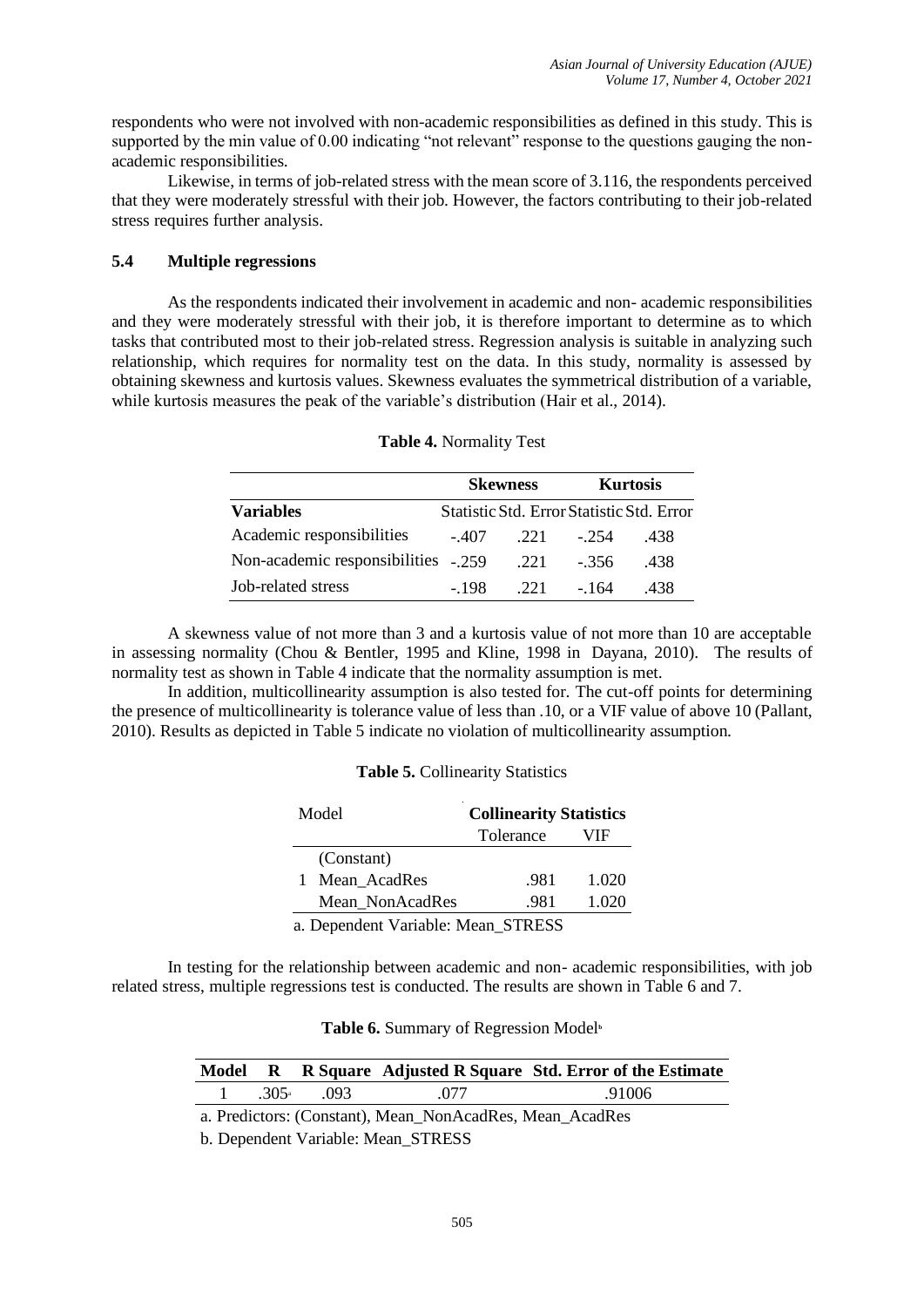| Model                              | Sum of Squares df Mean Square F |  |      |                  | Sig. |  |  |
|------------------------------------|---------------------------------|--|------|------------------|------|--|--|
| Regression                         | 9.918 2                         |  |      | 4.959 5.988 .003 |      |  |  |
| 1 Residual                         | 96.901 117                      |  | .828 |                  |      |  |  |
| Total                              | 106.819 119                     |  |      |                  |      |  |  |
| a. Dependent Variable: Mean_STRESS |                                 |  |      |                  |      |  |  |

**Table 7.** Analysis of Variance**<sup>a</sup>**

b. Predictors: (Constant), Mean\_NonAcadRes, Mean\_AcadRes

The results indicate that the academic and non-academic responsibilities are significant predictors of job-related stress, which explain 9.3% of the variation in job-related stress among the academicians. This is consistent with past research that concluded on the relationship between work

overload and job-related stress [\(Barkhuizen & Rothmann, 2008;](https://docs.google.com/document/d/1vxRhjhkXdq9T6-dbTw-obYft9j0YoC92/edit#heading=h.35nkun2) [Forgasz & Leder, 2006;](https://docs.google.com/document/d/1vxRhjhkXdq9T6-dbTw-obYft9j0YoC92/edit#heading=h.1y810tw) Jamali et al., 2021; [Salwa & Fatma, 2017;](https://docs.google.com/document/d/1vxRhjhkXdq9T6-dbTw-obYft9j0YoC92/edit#heading=h.1v1yuxt) [Timms et al., 2007;](https://docs.google.com/document/d/1vxRhjhkXdq9T6-dbTw-obYft9j0YoC92/edit#heading=h.46r0co2) [Zuraida & Nur Farahiyah, 2015\)](https://docs.google.com/document/d/1vxRhjhkXdq9T6-dbTw-obYft9j0YoC92/edit#heading=h.3l18frh). Further examination for each variable (refer Table 8) shows that the regression coefficients for

academic and non-academic responsibilities are -0.111 and 0.300 respectively. However, the academic responsibilities is not a significant predictor (sig=  $0.214 > 0.05$ ), whereas non-academic responsibilities is a significant predictor (sig= 0.001< 0.05), of job-related stress.

#### **Table 8.** Regression Coefficients

| Model |                 | Unstandardized<br><b>Coefficients</b> |            | <b>Standardized</b><br><b>Coefficients</b> |       | Sig.<br><b>Tolerance</b> |
|-------|-----------------|---------------------------------------|------------|--------------------------------------------|-------|--------------------------|
|       |                 | В                                     | Std. Error | Beta                                       |       |                          |
|       | (Constant)      | 3.095                                 | .499       |                                            | 6.207 | .000                     |
|       | Mean_AcadRes    | $-.190$                               | .152       | $-.111$                                    | .249  | .214                     |
|       | Mean NonAcadRes | .257                                  | .076       | .300                                       | 3.370 | .001                     |

a. Dependent Variable: Mean\_STRESS

Thus, the respondents indicated that they were not stressful due to their primary tasks (i.e. academic responsibilities) as academicians comprising of academic workload, students' supervision, research/writing/publication, and consultation/expertise. This may indicate that the respondents were enjoying their academic responsibilities as their routine activities. Furthermore, the respondents' profile indicated that majority of the respondents were focussing on the teaching and learning as their track for performance. This is consistent with a finding that work-related stressors negatively influenced job stress among academic staff of UAE universities [\(Jawabri et al., 2019\)](https://docs.google.com/document/d/1vxRhjhkXdq9T6-dbTw-obYft9j0YoC92/edit#heading=h.3as4poj). However, this finding contradicts namely with the conclusion that stress increases aligned with heavier research and teaching load [\(Arma & Noor Hassim, 2016\)](https://docs.google.com/document/d/1vxRhjhkXdq9T6-dbTw-obYft9j0YoC92/edit#heading=h.lnxbz9) and a higher tendency for anxiety among staff in academic institutions is found to be related with the perception of high workplace responsibility [\(Salmi et al.,](https://docs.google.com/document/d/1vxRhjhkXdq9T6-dbTw-obYft9j0YoC92/edit#heading=h.3fwokq0)  [2019\)](https://docs.google.com/document/d/1vxRhjhkXdq9T6-dbTw-obYft9j0YoC92/edit#heading=h.3fwokq0).

On the other hand, the respondents showed that their non-academic responsibilities (include administrative post, appointment in internal and external committees, involvement as external expertise, involvement in community services and involvement in professional development) contributed to their job-related stress. This might be due to the role or work overload as these responsibilities are additional to their existing academic responsibilities as academicians. This finding is supported by previous studies, which found that role or work overload has taken lots of time and led to excessive pressure to the academicians' work life balance. Ultimately, role or work overload are associated with the academicians' job stress [\(Barkhuizen & Rothmann, 2008;](https://docs.google.com/document/d/1vxRhjhkXdq9T6-dbTw-obYft9j0YoC92/edit#heading=h.35nkun2) [Forgasz & Leder, 2006;](https://docs.google.com/document/d/1vxRhjhkXdq9T6-dbTw-obYft9j0YoC92/edit#heading=h.1y810tw) [Jamali et al., 2021;](https://docs.google.com/document/d/1vxRhjhkXdq9T6-dbTw-obYft9j0YoC92/edit#heading=h.1v1yuxt)  [Salwa & Fatma, 2017;](https://docs.google.com/document/d/1vxRhjhkXdq9T6-dbTw-obYft9j0YoC92/edit#heading=h.1v1yuxt) [Shaiful et al., 2017;](https://docs.google.com/document/d/1vxRhjhkXdq9T6-dbTw-obYft9j0YoC92/edit#heading=h.3tbugp1) [Timms et al., 2007;](https://docs.google.com/document/d/1vxRhjhkXdq9T6-dbTw-obYft9j0YoC92/edit#heading=h.46r0co2) [Zuraida & Nur Farahiyah, 2015\)](https://docs.google.com/document/d/1vxRhjhkXdq9T6-dbTw-obYft9j0YoC92/edit#heading=h.3l18frh).

This finding suggests that the management should have policy regarding the number of nonacademic involvements that should be entrusted to each academician in each year or each academic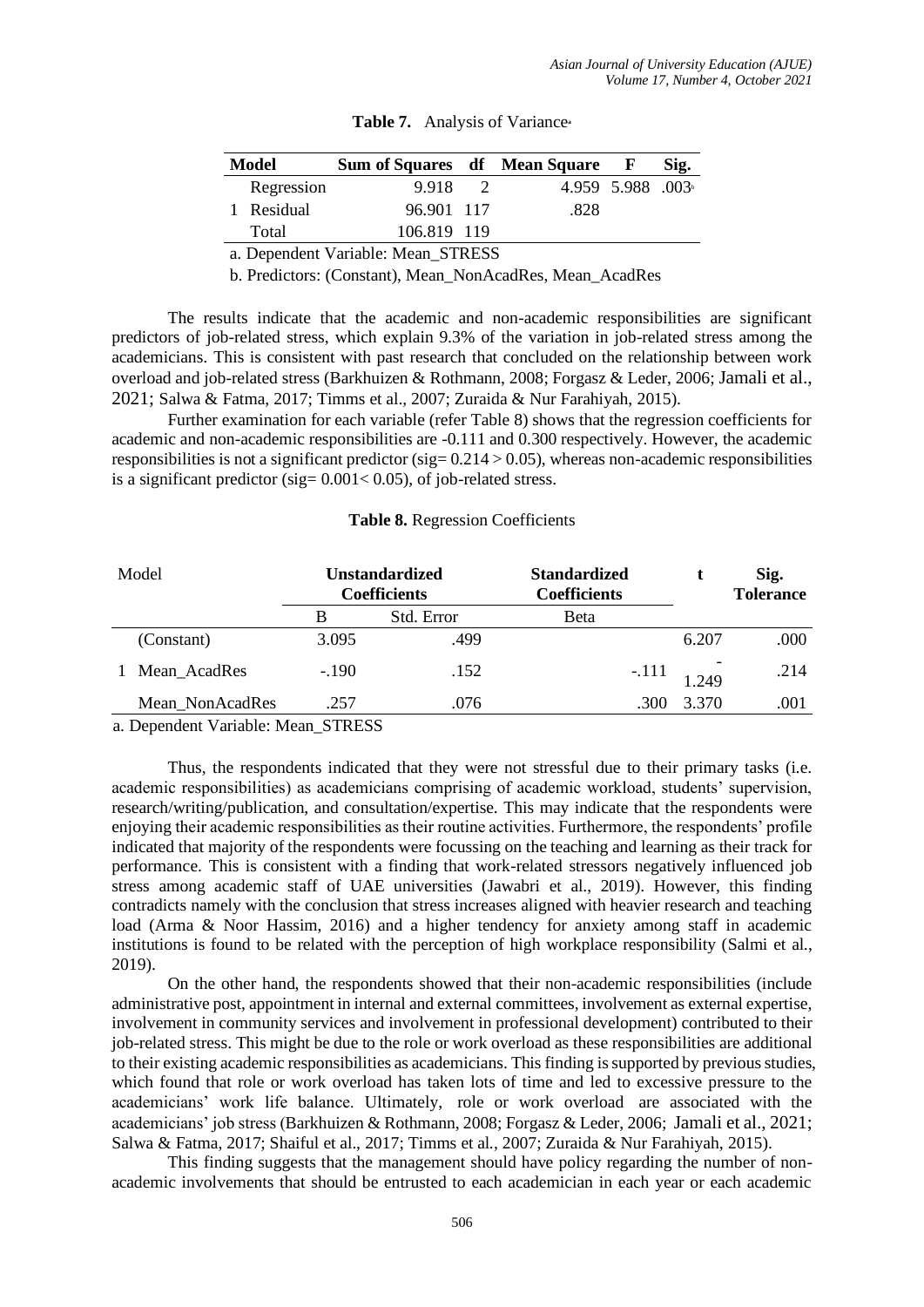calendar. This could become a preventive or control measure to reduce job-related stress among the academicians.

These findings prompt for further analysis on the relationship between non-academic responsibilities and job-related stress. Based on Table 9 and 10 below, although significant, nonacademic responsibilities explain only 8.1% of the variation in job-related stress among the academicians.

## **Table 9.** Summary of Regression Model**<sup>b</sup>** (Non-academic responsibilities)

|                  |      |      | Model R R Square Adjusted R Square Std. Error of the Estimate |
|------------------|------|------|---------------------------------------------------------------|
| 284 <sup>a</sup> | .081 | .073 | .91222                                                        |

a. Predictors: (Constant), Mean\_NonAcadRes

b. Dependent Variable: Mean\_STRESS

#### **Table 10.** Analysis of Variance**<sup>a</sup>**

(Non-academic responsibilities)

| Model     |            | Sum of Squares df Mean Square |  |      |                     | Sig. |
|-----------|------------|-------------------------------|--|------|---------------------|------|
|           | Regression | 8.625                         |  |      | $8.625$ 10.365 .002 |      |
|           | 1 Residual | 98.194 118                    |  | .832 |                     |      |
|           | Total      | 106.819 119                   |  |      |                     |      |
| -- ------ |            |                               |  |      |                     |      |

a. Dependent Variable: Mean\_STRESS

b. Predictors: (Constant), Mean\_NonAcadRes

Overall, the findings indicate that together, the academic and non-academic responsibilities explained 9.3% of the variation in job-related stress, but only the non-academic responsibilities were the significant predictors. Independently, the non-academic responsibilities explained 8.1 % of the variation in job-related stress. This shows that the respondents' job-related stress level was not due to their academic responsibilities and the respondents were experiencing low level of job-related stress due to non-academic responsibilities. As such, other factors that are not within the scope of this study may contribute to job-related stress among the respondents. The management should continuously observe and survey other factors in order to understand the problems and needs that could influence academicians' work commitment [\(Najeemdeen, 2018\)](https://docs.google.com/document/d/1vxRhjhkXdq9T6-dbTw-obYft9j0YoC92/edit#heading=h.23ckvvd).

The University management should carefully evaluate the findings as the non-significant predictor of academic responsibilities may demonstrate that the respondents were highly committed academicians with positive mind to give the best in educating the students. Similarly, low contribution of non-academic responsibilities towards job-related stress may be due to the respondents were always ready to take the challenge for the given responsibilities in support of management's mission and vision towards the university's excellence. Equally, the findings may reflect the existence of positive working environment with strong teamwork and moral support among colleagues, which need to be sustained. Several aspects of work environment such as support from co-workers and management, recognition and achievement, high morale, flexible working conditions helped staff cope with stress [\(Gillespie et](https://docs.google.com/document/d/1vxRhjhkXdq9T6-dbTw-obYft9j0YoC92/edit#heading=h.4i7ojhp)  [al., 2001\)](https://docs.google.com/document/d/1vxRhjhkXdq9T6-dbTw-obYft9j0YoC92/edit#heading=h.4i7ojhp). In addition, positive organization culture affects behaviours and attitude towards work commitment [\(Najeemdeen, 2018\)](https://docs.google.com/document/d/1vxRhjhkXdq9T6-dbTw-obYft9j0YoC92/edit#heading=h.23ckvvd). When academics find a way to make their work more pleasant, their work commitment increases, which can influence their level of contributions to enhance the universities' performance [\(Alzyoud et al., 2015](https://docs.google.com/document/d/1vxRhjhkXdq9T6-dbTw-obYft9j0YoC92/edit#heading=h.26in1rg); Jamali et al., 2021).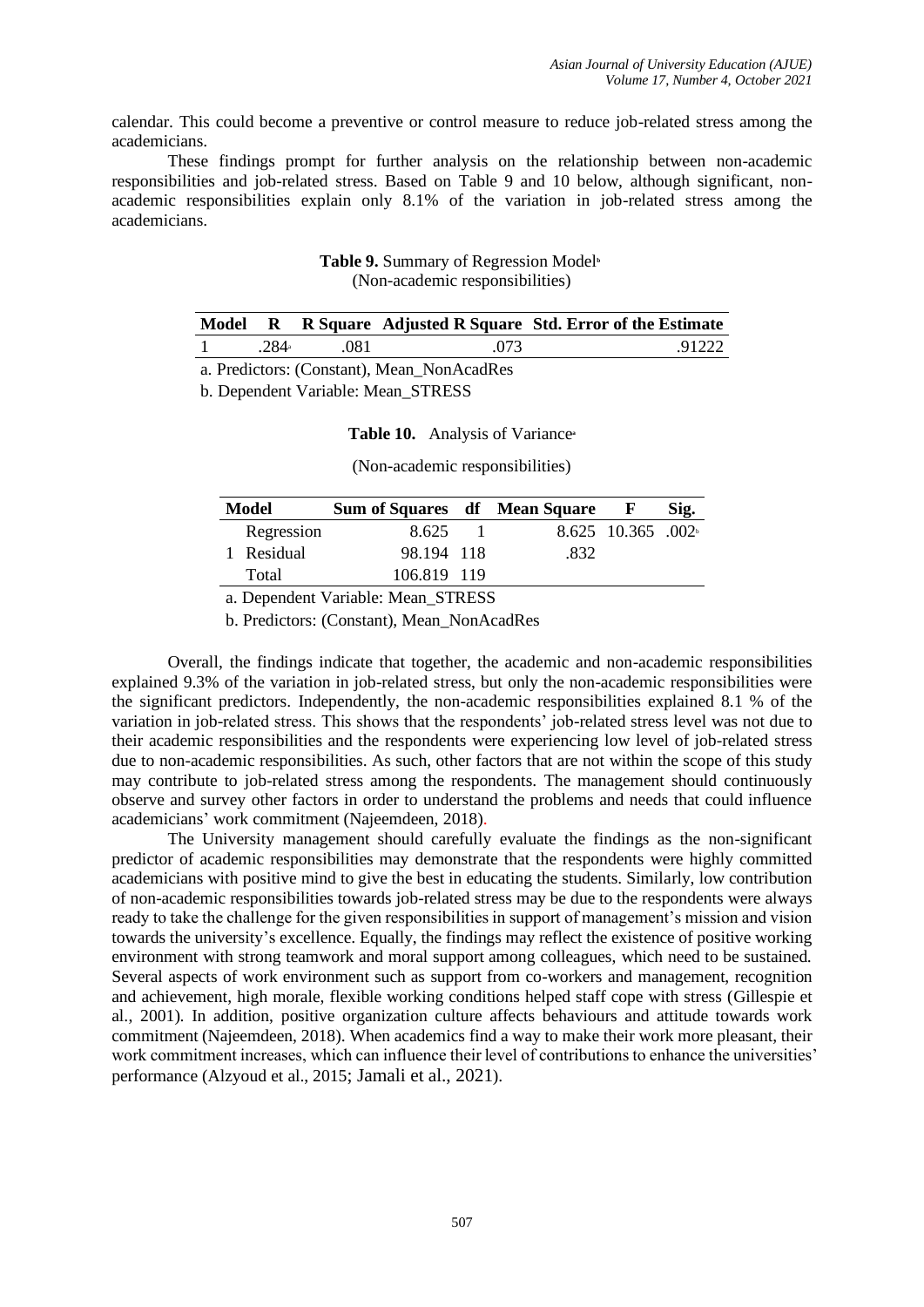## **6. Conclusion**

Academicians are significant players in any universities. As the managements of universities are facing competitive pressure from other universities coupled with the need to meet stakeholders' demand towards university's excellence, the tasks of academicians are also expanding not only academic but also non-academic responsibilities.

The academicians that are overloaded with academic and non-academic responsibilities may be facing job-related stress, leading to poor job quality and may negatively affect the university's image. However, this study shows interesting findings in which the job-related stress of the respondents is not affected by their academic responsibilities. The results also indicate that non-academic responsibilities give only minimal effect on the respondents' job-related stress. Thus, other factors that are not within the scope of this study may contribute to job-related stress among the respondents. Nevertheless, the results are consistent with previous study, which found that positive work environment and organization culture affects work commitment and assist staff to cope with stress. The results may well reflect the respondents' attitude who accept responsibilities in a positive manner and give their best commitment towards fulfilling the responsibilities entrusted to them. Further research examining the effect of work environment and organization culture on job-related stress may then be conducted to enhance these findings.

This study provides useful insights to the University's management that the University have employed very committed academicians whom always give the best support to the management and "enjoy" their tasks particularly on the academic scope as well as not feeling so much stressful with those tasks within non-academic scope. As such, the management should always ensure the recognition and rewards are fairly and adequately granted to them in compensation for their responsibilities.

The unique contribution of this study is to assist the management in exploring academicians' reaction to their present job demands (academic and non-academic responsibilities) and to offer empirical evidence on the effect of academic and non-academic responsibilities towards academicians' job-related stress. However, this study is confined to only one public university in the East coast region of Malaysia, which may not be generalised to those public universities in the West region of Malaysia with different working environment and lifestyle.

Future research may be conducted covering the academicians in other public universities in East coast region of Malaysia or may also be extended to those academicians of public universities in the West region of Malaysia, aiming at either to strengthen the existing findings or to provide the opposite findings in the similar research focus. In addition, further research may be conducted to include other possible factors influencing job related-stress to determine the most significant factor leading to job-related stress among the academicians.

# **6. Acknowledgements**

The authors would like to thank UiTM Cawangan Terengganu for providing the financial support under Special Interest Group (SIG) grant (600-UiTMKD (PJI/RMU/SS/DANA SIG 5/1/1) Dss  $(14/2016)$ 

## **7. References**

- Abdul Halim, A., Sharifah Nurarfah, S. A. R., & Mohd Hilmi, H. (2017). Metacognitive skills of malaysian students in non-routine mathematical problem solving. *Bolema: Boletim de Educação Matemática*, *31*(57), 310-322.
- Aboramadan, M., Dahleez, K., & Hamad, M. H. (2020). Servant leadership and academics outcomes in higher education: the role of job satisfaction. *International Journal of Organizational Analysis*.
- Ahmad Zamri, M., Fazilah, I., Rozita, I., Mashitoh, Y., Zaharah, H., Latifah, A., & Anwar, M. (2011, July 14-15). The Research-Teaching Nexus in the Context of Reaching Research University Status. Conference on Innovation in Teaching, Research, and Management in Higher Education, Ho Chi Minh City.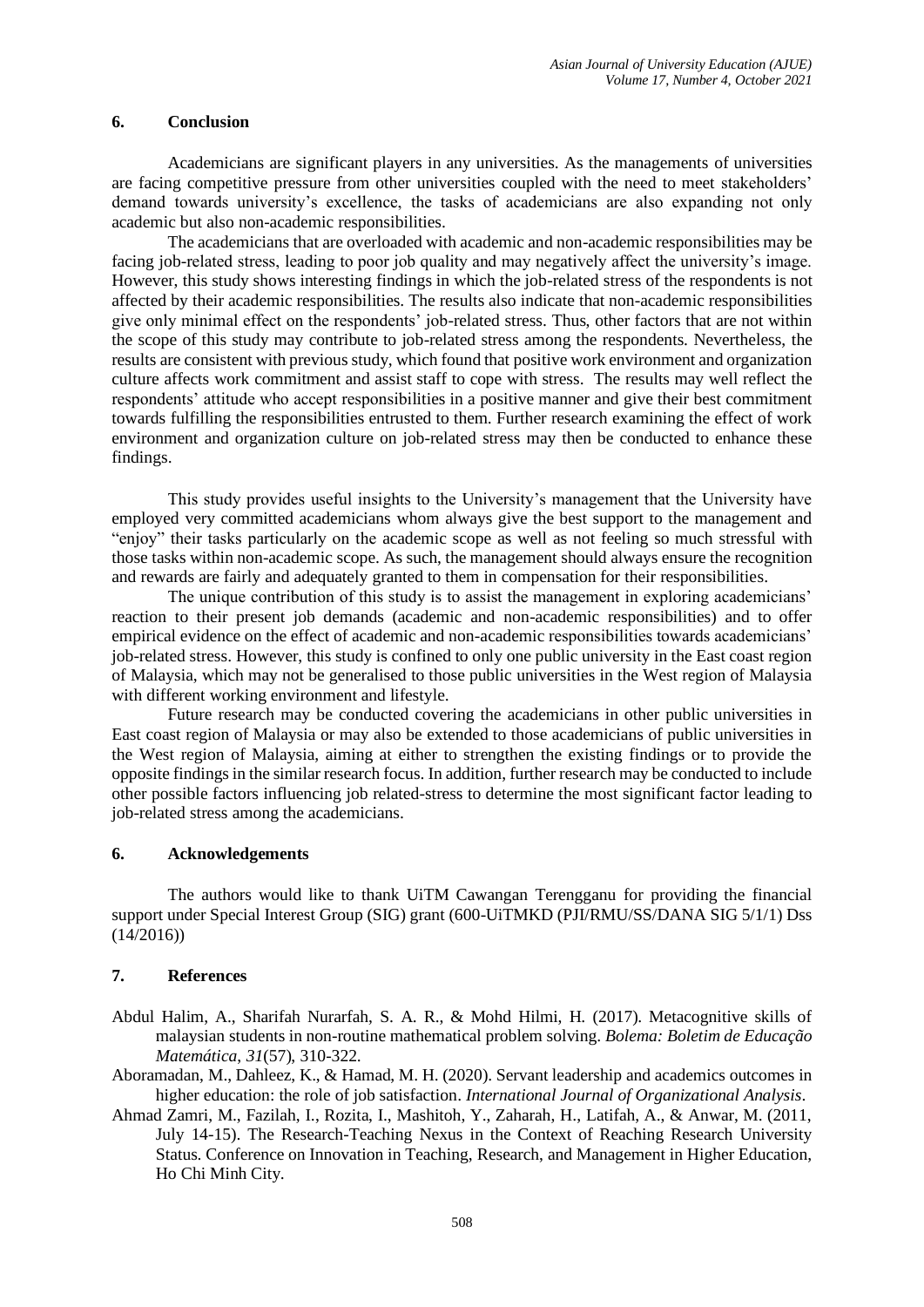- Ahsan, N., Abdullah, Z., Fie, D. G., & Syed Shah, A. (2009). A study of job stress on job satisfaction among university staff in Malaysia: Empirical study. *European journal of social sciences*, *8*(1), 121-131.
- Alzyoud, A. A., Othman, S. Z., & Isa, M. F. M. (2015). Examining the role of job resources on work engagement in the academic setting. *Asian Social Science*, *11*(3), 103.
- Arma, N., & Noor Hassim, I. (2016). Occupational stress and its associated factors among academician in a research university, Malaysia *Malaysian Journal of Public Health Medicine*, *16*(1), 81-91.
- Barkhuizen, N., & Rothmann, S. (2008). Occupational stress of academic staff in South African higher education institutions. *South African journal of psychology*, *38*(2), 321-336.
- Chalmers, A. (1998). Workload and stress in New Zealand universities in 1998. *Wellington: New Zealand Council for Educational Research*.
- Dayana, J. (2010). *Environmental management accounting: A study of manufacturing companies in Malaysia* International Islamic University]. Malaysia.
- Doyle, C., & Hind, P. (1998). Occupational stress, burnout and job status in female academics. *Gender, work & organization*, *5*(2), 67-82.
- Dua, J. K. (1994). Job stressors and their effects on physical health, emotional health and job satisfaction in a university. *Journal of Educational Administration*, *32*(1), 59-78.
- Fatma, K. (2003). Employee satisfaction in higher education: the case of academic and administrative staff in Turkey. *Career Development International*, *8*(7), 347-356.
- Forgasz, H. J., & Leder, G. C. (2006). Academic life: Monitoring work patterns and daily activities. *The Australian Educational Researcher*, *33*(1), 1-22.
- Gillespie, N. A., Walsh, M., Winefield, A. H., Dua, J., & Stough, C. (2001). Occupational stress in universities: Staff perceptions of the causes, consequences and moderators of stress. *Work & stress*, *15*(1), 53-72.
- Gmelch, W. H., & Burns, J. S. (1994). Sources of stress for academic department chairpersons. *Journal of Educational Administration*, *32*(1), 79-94.
- Hair, J. F., Hult, G. T. M., Ringle, C. M., & Sarstedt, M. (2014). *A primer on partial least squares structural equation modeling (PLS-SEM)*. Sage Publications.
- Hairuzila, I., & Muhammad Ridhuan, T. L. A. (2018). Implementation of PBL to enhance the soft skills of engineering students. SHS Web of Conferences,
- Hanif, A. K. (2015). Higher Education Accountability Performance in Padang State University. *Journal of Education and Practice*, *6*(2), 77-86.
- Houston, D., Meyer, L. H., & Paewai, S. (2006). Academic staff workloads and job satisfaction: Expectations and values in academe. *Journal of Higher Education Policy and Management*, *28*(1), 17-30.
- Jamali, J., Roziah, M.R., Zaharah, O., Siti, N.A., Zeinab, Z. & Seyedali, A. (2021). The relationship between workload and performance of research university academics in Malaysia: The mediating effects of career commitment and job satisfaction. *Asian Journal of University Education, 17*(2), 85-99.
- Jawabri, A., Alarmoti, A., & Mohammed, M. (2019). Job stress and satisfaction among academic staffs in public universities: An empirical study in the United Arab Emirates (UAE). *Management Science Letters*, *9*(7), 973-986.
- Johnson, S., Cooper, C., Cartwright, S., Donald, I., Taylor, P., & Millet, C. (2005). The experience of work-related stress across occupations. *Journal of managerial psychology*, *20*(2), 178-187.
- Kinman, G., & Wray, S. (2020). Well-being in academic employees–a benchmarking approach. In *Handbook of Research on Stress and Well-Being in the Public Sector*. Edward Elgar Publishing.
- Masuku, S., & Muchemwa, S. (2015). Occupational Stress Among University Academicians: A Case of Zimbabwe. *US-China Education Review A*, *5*(4), 258-266.
- Mohajan, H. (2012). The occupational stress and risk of it among the employees.
- Mudrak, J., Zabrodska, K., Kveton, P., Jelinek, M., Blatny, M., Solcova, I., & Machovcova, K. (2018). Occupational well-being among university faculty: A job demands-resources model. *Research in Higher Education*, *59*(3), 325-348.
- Najeemdeen, I. S. (2018). Perceived organizational culture and perceived organizational support on work engagement.